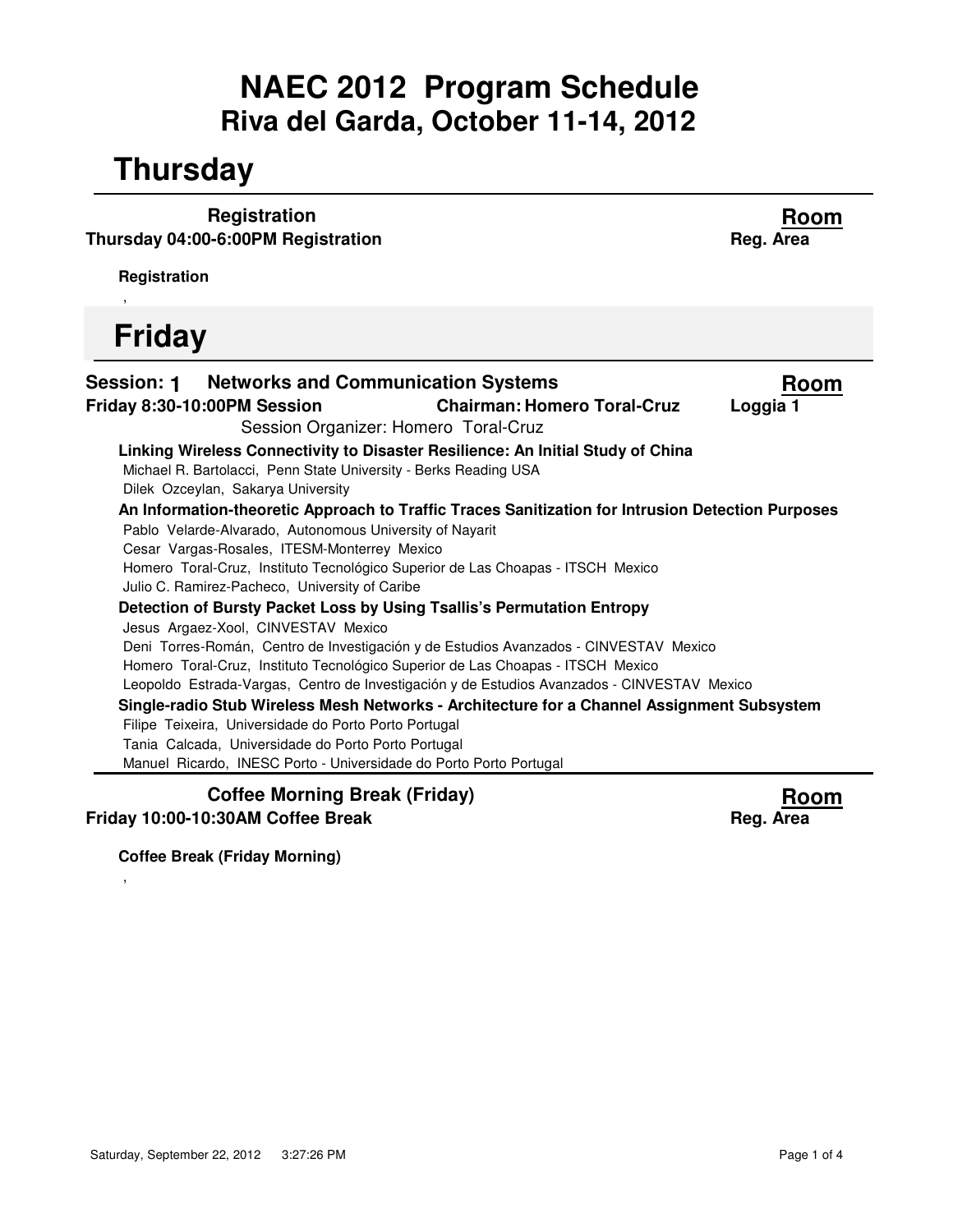| Session: 2 ICT and E-Commerce<br>Friday 10:30-12:00AM Session<br><b>Chairman: Michael Bartolacci</b><br>Session Organizer: Michael R. Bartolacci                                                                    | Room<br>Loggia 1  |
|---------------------------------------------------------------------------------------------------------------------------------------------------------------------------------------------------------------------|-------------------|
| <b>Optimizing ICT in Transport Collaboration: Identifying Variables and Constraints</b><br>Yasanur Kayikci, University of Leoben Vienna Austria<br>Michael R. Bartolacci, Penn State University - Berks Reading USA |                   |
| ICT-innovations - changing the business                                                                                                                                                                             |                   |
| Jarmo Harno, Laurea University of Applied Sciences Finland                                                                                                                                                          |                   |
| <b>Investigating the Critical Success Factors of E-Learning</b><br>Madina Taha, Brunel University (Ahlia University) Bahrain<br>Said Al-Hajjar, Ahlia University Bahrain                                            |                   |
| Broadening E-Commerce Information Security Education Using Virtual Computing Technologies                                                                                                                           |                   |
| Abdullah Konak, Penn State University Reading USA                                                                                                                                                                   |                   |
| Michael R. Bartolacci, Penn State University - Berks Reading USA                                                                                                                                                    |                   |
| <b>Lunch Friday</b><br>Friday 12:00-1:30PM Lunch                                                                                                                                                                    | Room<br>Reg. Area |
| <b>Friday Lunch</b>                                                                                                                                                                                                 |                   |
| <b>Network Performance</b><br>Session: 3                                                                                                                                                                            | <b>Room</b>       |
| <b>Chairman: Albena Mihovska</b><br>Friday 2:30-4:00PM Session                                                                                                                                                      | Loggia 1          |
| Session Organizer: Albena Mihovska                                                                                                                                                                                  |                   |
| Zoneminder as 'Software as a Service' and Load Balancing of Video Surveillance Requests<br>Aaradhana A. Deshmukh, Aalborg University Aalborg Denmark<br>Albena Mihovska, Aalborg University Aalborg Denmark         |                   |
| Ramjee Prasad, Aalborg University Aalborg Denmark<br>Effects of Self-Similar Telecommunications Network Traffic on Network Performance                                                                              |                   |
| Izabella V. Lokshina, State University of New York - College at Oneonta Oneonta USA                                                                                                                                 |                   |
| "Are bonuses/maluses efficient to trigger the sales of "green products"? The example of "green cars<br>and the possible application to telecommunications.                                                          |                   |
| Olivier Lefebvre, France Telecom Finance Paris France                                                                                                                                                               |                   |
| Coverage Improvement for Wireless Sensor Networks using Grid Quorum based Node Mobility                                                                                                                             |                   |
| Prateek Mathur, Aalborg University Aalborg Denmark                                                                                                                                                                  |                   |
| Rasmus H. Nielsen, Aalborg University,<br>Aalborg University Aalborg Denmark                                                                                                                                        |                   |
| Neeli R. Prasad, Aalborg University Aalborg Denmark                                                                                                                                                                 |                   |
| Ramjee Prasad, Aalborg University Aalborg Denmark                                                                                                                                                                   |                   |

#### **Dinner Friday Friday 7:00-9:00PM Dinner**

**Room Restaurant**

**Friday Dinner**

,

# **Saturday**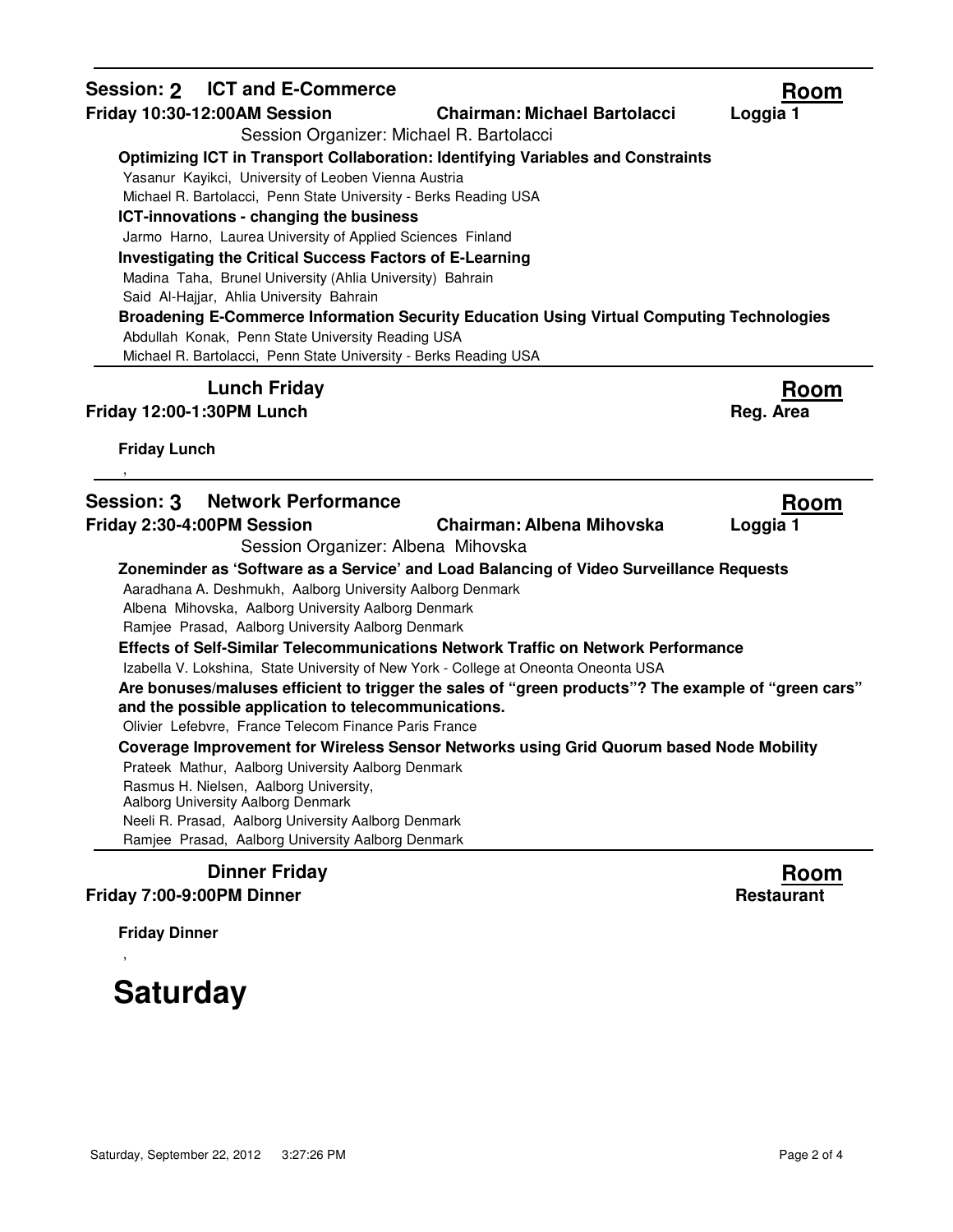| <b>Session: 4</b><br><b>Network Modelling</b>                                         | <b>Room</b> |
|---------------------------------------------------------------------------------------|-------------|
| <b>Chairman: Stefan Pickl</b><br>Saturday 8:30-10:00AM Session                        | Loggia 1    |
| Session Organizer: Stefan Pickl                                                       |             |
| <b>Target Lost: An Interception Game on Graphs</b>                                    |             |
| Alex Bordetsky, Naval Postgraduate School USA                                         |             |
| Silja Meyer-Nieberg, Universitat der Bundeswehr Munchen Neubiberg Germany             |             |
| Erik Kropat, Universitat der Bundeswehr Munchen Neubiberg Germany                     |             |
| Stefan Pickl, Universität der Bundeswehr München Neubiberg Germany                    |             |
| Wavelet q-Fisher information for 1/f signals                                          |             |
| Julio C. Ramirez-Pacheco, University of Caribe                                        |             |
| Deni Torres-Román, Centro de Investigación y de Estudios Avanzados - CINVESTAV Mexico |             |
| Homero Toral-Cruz, Instituto Tecnológico Superior de Las Choapas - ITSCH Mexico       |             |
| Jesus Argaez-Xool, CINVESTAV Mexico                                                   |             |
| Pablo Velarde-Alvarado, Autonomous University of Nayarit                              |             |
| Luis Rizo-Dominguez, University of Caribe - UNICARIBE                                 |             |
| Hierarchical Approach for New Routing Protocol Focusing on the Control Time Scale     |             |
| Yudai Honma, Waseda University Tokyo Japan                                            |             |
| Masaki Aida, Tokyo Metropolitan University Tokyo Japan                                |             |
| Hideyuki Shimonishi, NEC Corporation Kanagawa Japan                                   |             |
| <b>Adapting Sensor Networks for Surveillance and Tracking</b>                         |             |
| Erik Kropat, Universitat der Bundeswehr Munchen Neubiberg Germany                     |             |
| Silja Meyer-Nieberg, Universitat der Bundeswehr Munchen Neubiberg Germany             |             |
| Stefan Pickl, Universität der Bundeswehr München Neubiberg Germany                    |             |
| <b>Coffee Morning Break (Saturday)</b>                                                | <b>Room</b> |
| Saturday 10:00-10:30AM Coffee Break                                                   | Reg. Area   |
| <b>Coffee Break (Saturday)</b>                                                        |             |
|                                                                                       |             |
| Session: 5 Plenary Session                                                            | <u>Room</u> |
| Saturday 10:30-11:45AM Opening Session Chairman: Michael Bartolacci                   | Loggia 1    |
| Human Computing Capacity and Future Human Development                                 |             |

Bezalel Gavish, Southern Methodist University Dallas USA

**Lunch Saturday Saturday 12:00-1:30PM Lunch**

**Saturday Lunch**

,

**Room**

**Reg. Area**